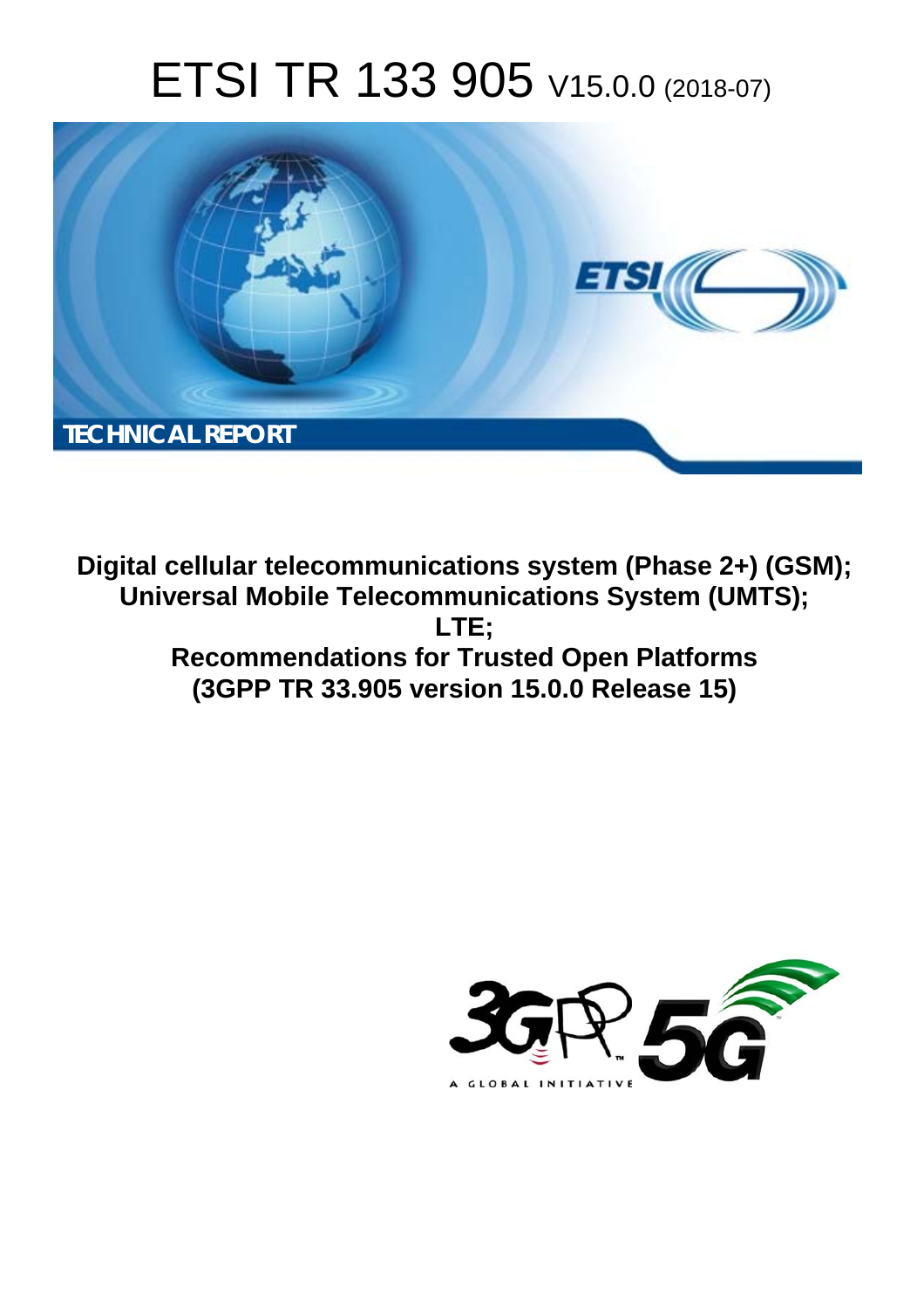Reference RTR/TSGS-0333905vf00

Keywords GSM,LTE,SECURITY,UMTS

#### *ETSI*

#### 650 Route des Lucioles F-06921 Sophia Antipolis Cedex - FRANCE

Tel.: +33 4 92 94 42 00 Fax: +33 4 93 65 47 16

Siret N° 348 623 562 00017 - NAF 742 C Association à but non lucratif enregistrée à la Sous-Préfecture de Grasse (06) N° 7803/88

#### *Important notice*

The present document can be downloaded from: <http://www.etsi.org/standards-search>

The present document may be made available in electronic versions and/or in print. The content of any electronic and/or print versions of the present document shall not be modified without the prior written authorization of ETSI. In case of any existing or perceived difference in contents between such versions and/or in print, the only prevailing document is the print of the Portable Document Format (PDF) version kept on a specific network drive within ETSI Secretariat.

Users of the present document should be aware that the document may be subject to revision or change of status. Information on the current status of this and other ETSI documents is available at <https://portal.etsi.org/TB/ETSIDeliverableStatus.aspx>

If you find errors in the present document, please send your comment to one of the following services: <https://portal.etsi.org/People/CommiteeSupportStaff.aspx>

#### *Copyright Notification*

No part may be reproduced or utilized in any form or by any means, electronic or mechanical, including photocopying and microfilm except as authorized by written permission of ETSI. The content of the PDF version shall not be modified without the written authorization of ETSI. The copyright and the foregoing restriction extend to reproduction in all media.

> © ETSI 2018. All rights reserved.

**DECT**TM, **PLUGTESTS**TM, **UMTS**TM and the ETSI logo are trademarks of ETSI registered for the benefit of its Members. **3GPP**TM and **LTE**TM are trademarks of ETSI registered for the benefit of its Members and of the 3GPP Organizational Partners. **oneM2M** logo is protected for the benefit of its Members.

**GSM**® and the GSM logo are trademarks registered and owned by the GSM Association.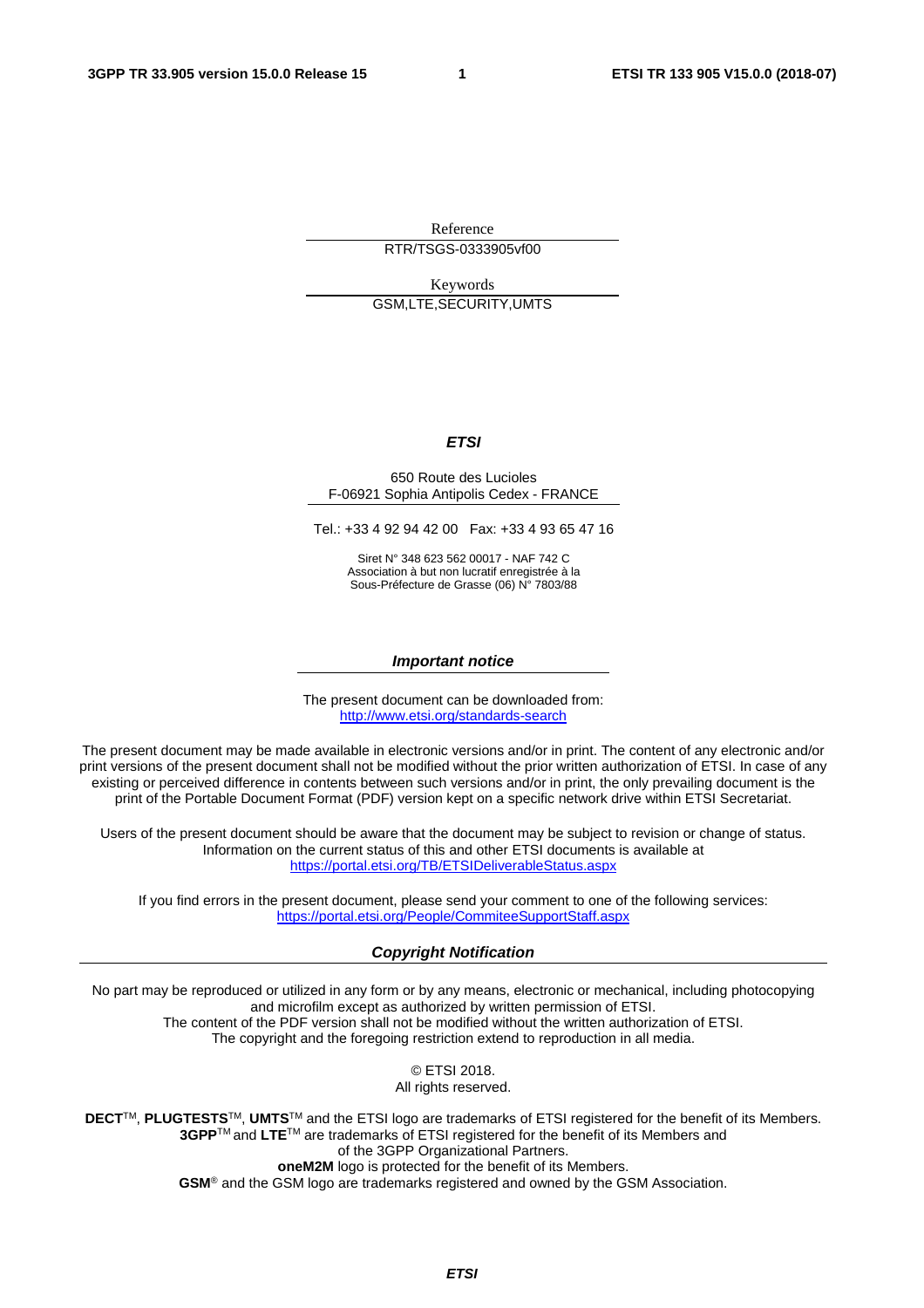## Intellectual Property Rights

#### Essential patents

IPRs essential or potentially essential to normative deliverables may have been declared to ETSI. The information pertaining to these essential IPRs, if any, is publicly available for **ETSI members and non-members**, and can be found in ETSI SR 000 314: *"Intellectual Property Rights (IPRs); Essential, or potentially Essential, IPRs notified to ETSI in respect of ETSI standards"*, which is available from the ETSI Secretariat. Latest updates are available on the ETSI Web server ([https://ipr.etsi.org/\)](https://ipr.etsi.org/).

Pursuant to the ETSI IPR Policy, no investigation, including IPR searches, has been carried out by ETSI. No guarantee can be given as to the existence of other IPRs not referenced in ETSI SR 000 314 (or the updates on the ETSI Web server) which are, or may be, or may become, essential to the present document.

#### **Trademarks**

The present document may include trademarks and/or tradenames which are asserted and/or registered by their owners. ETSI claims no ownership of these except for any which are indicated as being the property of ETSI, and conveys no right to use or reproduce any trademark and/or tradename. Mention of those trademarks in the present document does not constitute an endorsement by ETSI of products, services or organizations associated with those trademarks.

### Foreword

This Technical Report (TR) has been produced by ETSI 3rd Generation Partnership Project (3GPP).

The present document may refer to technical specifications or reports using their 3GPP identities, UMTS identities or GSM identities. These should be interpreted as being references to the corresponding ETSI deliverables.

The cross reference between GSM, UMTS, 3GPP and ETSI identities can be found under [http://webapp.etsi.org/key/queryform.asp.](http://webapp.etsi.org/key/queryform.asp)

## Modal verbs terminology

In the present document "**should**", "**should not**", "**may**", "**need not**", "**will**", "**will not**", "**can**" and "**cannot**" are to be interpreted as described in clause 3.2 of the [ETSI Drafting Rules](https://portal.etsi.org/Services/editHelp!/Howtostart/ETSIDraftingRules.aspx) (Verbal forms for the expression of provisions).

"**must**" and "**must not**" are **NOT** allowed in ETSI deliverables except when used in direct citation.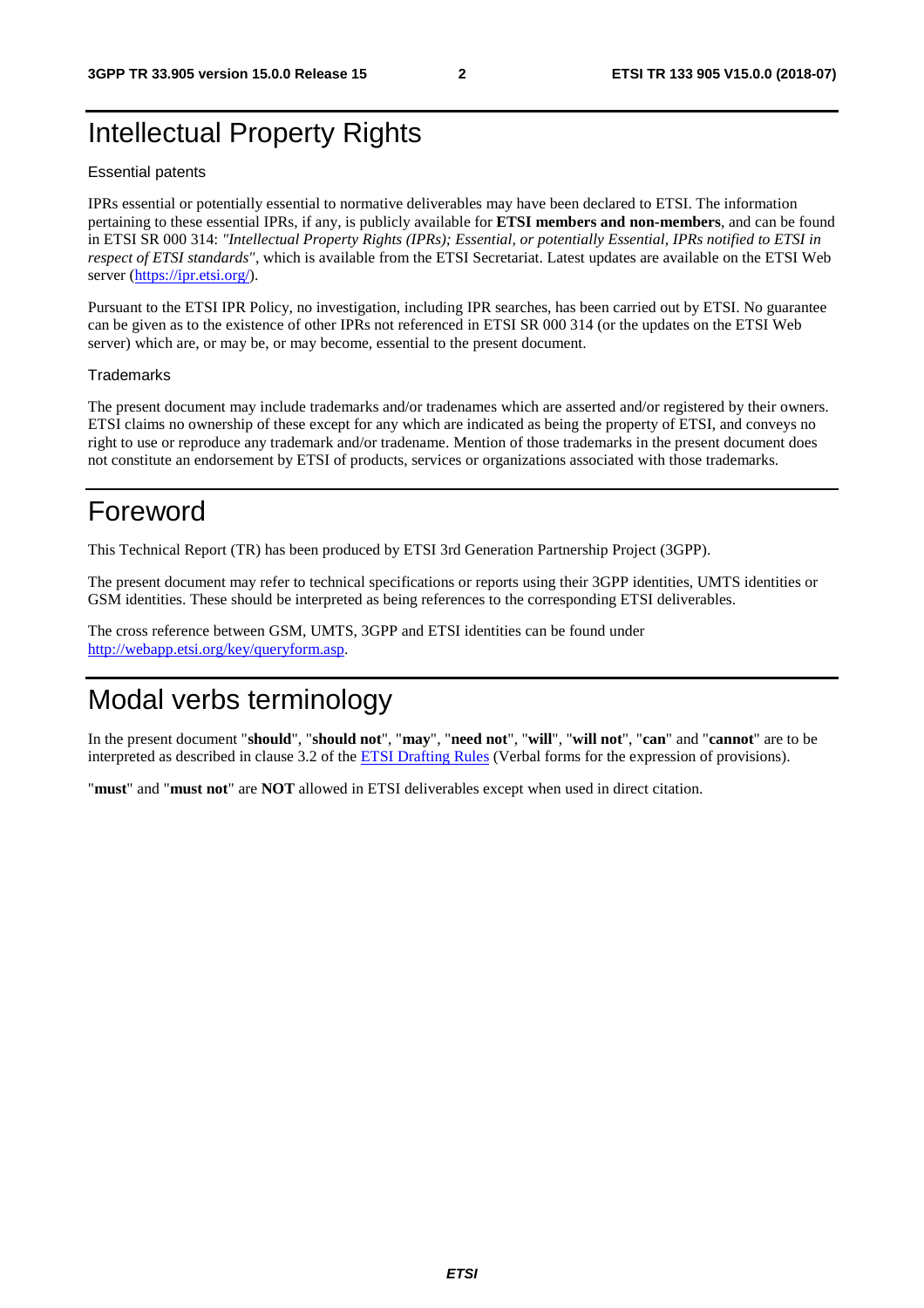## Contents

| 1                                                                       |  |  |  |  |
|-------------------------------------------------------------------------|--|--|--|--|
| 2                                                                       |  |  |  |  |
| 3<br>3.1<br>3.2                                                         |  |  |  |  |
| $\overline{4}$<br>4.1<br>4.1.1<br>4.1.2<br>4.2<br>4.3<br>4.3.1<br>4.3.2 |  |  |  |  |
| Annex A:                                                                |  |  |  |  |
|                                                                         |  |  |  |  |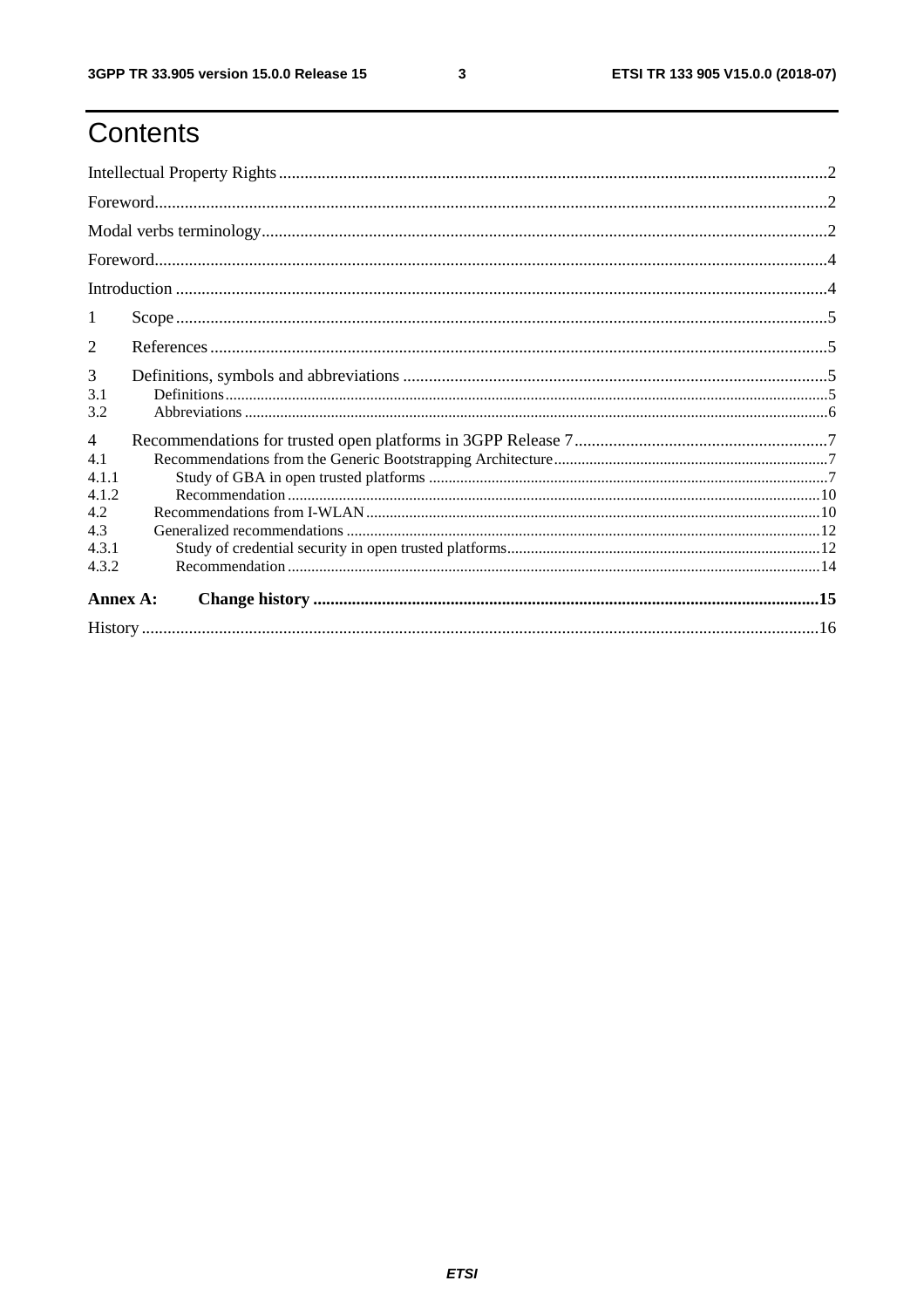## Foreword

This Technical Report has been produced by the 3rd Generation Partnership Project (3GPP).

The contents of the present document are subject to continuing work within the TSG and may change following formal TSG approval. Should the TSG modify the contents of the present document, it will be re-released by the TSG with an identifying change of release date and an increase in version number as follows:

Version x.y.z

where:

- x the first digit:
	- 1 presented to TSG for information;
	- 2 presented to TSG for approval;
	- 3 or greater indicates TSG approved document under change control.
- y the second digit is incremented for all changes of substance, i.e. technical enhancements, corrections, updates, etc.
- z the third digit is incremented when editorial only changes have been incorporated in the document.

### Introduction

Securing the storage, processing, and input and output of sensitive data on an open platform are of critical importance. Also, isolation of applications that are managing (U)SIMs and (U)SIM readers, EAP-SIM and EAP-AKA protocols, and SAP applications from untrusted applications is imperative. Protecting the interface between the trusted open platform and the UICC is also of critical importance.

Therefore, it is very much desirable that the Open Platform must have secure authentication and authorization mechanisms to protect against eavesdropping, and malicious modification of sensitive data and operator applications residing on the Open Platform.

Consequently, for the diverse 3GPP usage models of the Open Platform, such as the ones described in 3GPP TS 33.234, appropriate trust recommendations need to be outlined to counteract the threats. This document describes trust recommendations for the usage models described in 3GPP.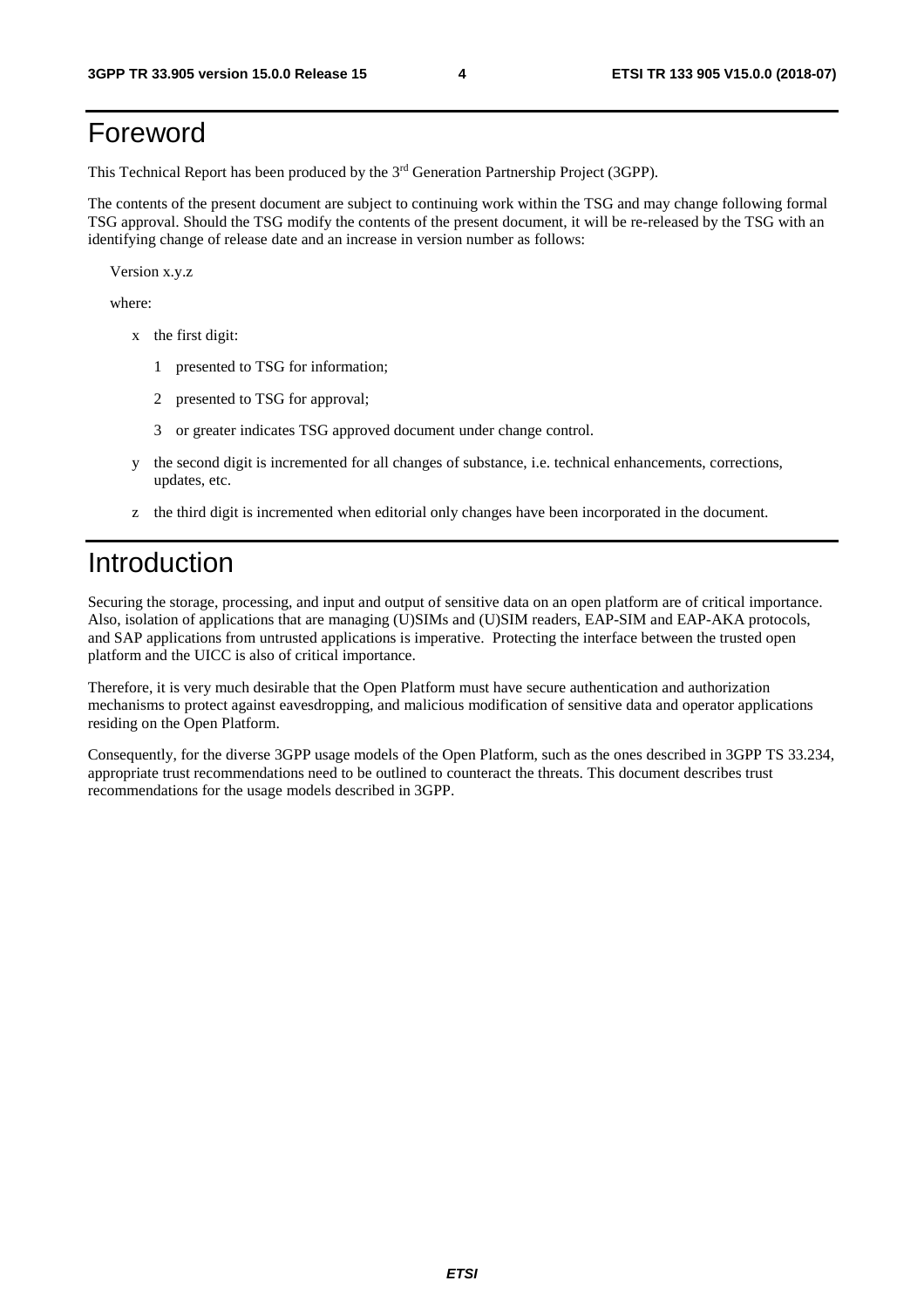## 1 Scope

This technical report investigates relevant trust standards and technologies, both existing as well as the ones that are work-in-progress. It develops the recommendations for trusted open platforms for delivery of new applications and services to open platforms.

## 2 References

The following documents contain provisions, which, through reference in this text, constitute provisions of the present document.

- References are either specific (identified by date of publication, edition number, version number, etc.) or non-specific.
- For a specific reference, subsequent revisions do not apply.
- For a non-specific reference, the latest version applies. In the case of a reference to a 3GPP document (including a GSM document), a non-specific reference implicitly refers to the latest version of that document *in the same Release as the present document*.
- [1] 3GPP TS 33.220: "3rd Generation Partnership Project; Technical Specification Group Services and System Aspects; Generic Authentication Architecture (GAA); Generic Bootstrapping Architecture".
- [2] 3GPP TS 33.234: "3rd Generation Partnership Project; Technical Specification Group Service and System Aspects; 3G Security; Wireless Local Area Network (WLAN) interworking security".
- [3] 3GPP TR 21.905: "Vocabulary for 3GPP Specifications".

## 3 Definitions, symbols and abbreviations

#### 3.1 Definitions

For the purposes of the present document, the following terms and definitions given in TR 21.905 [3] and the following apply.

- **Application Specific Credentials:** These are credentials e.g. keys, identifiers and related data, that are application specific and need to be protected against malicious access and only to be released to authorized applications acting as a Orpheus client. The application specific credentials might be stored or generated in the UICC or in the Persephone server. The application specific credentials can be generated from a master secret, randomly or be set by the user.
- **Charon Fine Grained Access Control:** The access control policy in the terminal controls which authorized applications in the terminal have access to certain application specific application credentials, i.e., only certain application in the terminal is allowed to application specific credentials that can be used with certain applications.
- **Coarse-grained access control policy:** In GAA context, the access control policy in the terminal controls whether an application is authorized to have access to NAF specific GAA credentials. Therefore, the application has access to all possible NAF specific GAA credentials. The coarse-grained access control policy may be stored in the UICC or in the ME.
- **Credential Generator:** The credential generator generates the application specific credentials and the master secret. It might also generate directly the application specific credentials without a master secret. The Credential Generator might be part of an application or co-hosted together with an application.
- **Fine-grained access control policy:** In GAA context, the access control policy in the terminal controls which authorized applications in the terminal have access to certain NAF specific GAA credentials, i.e., only certain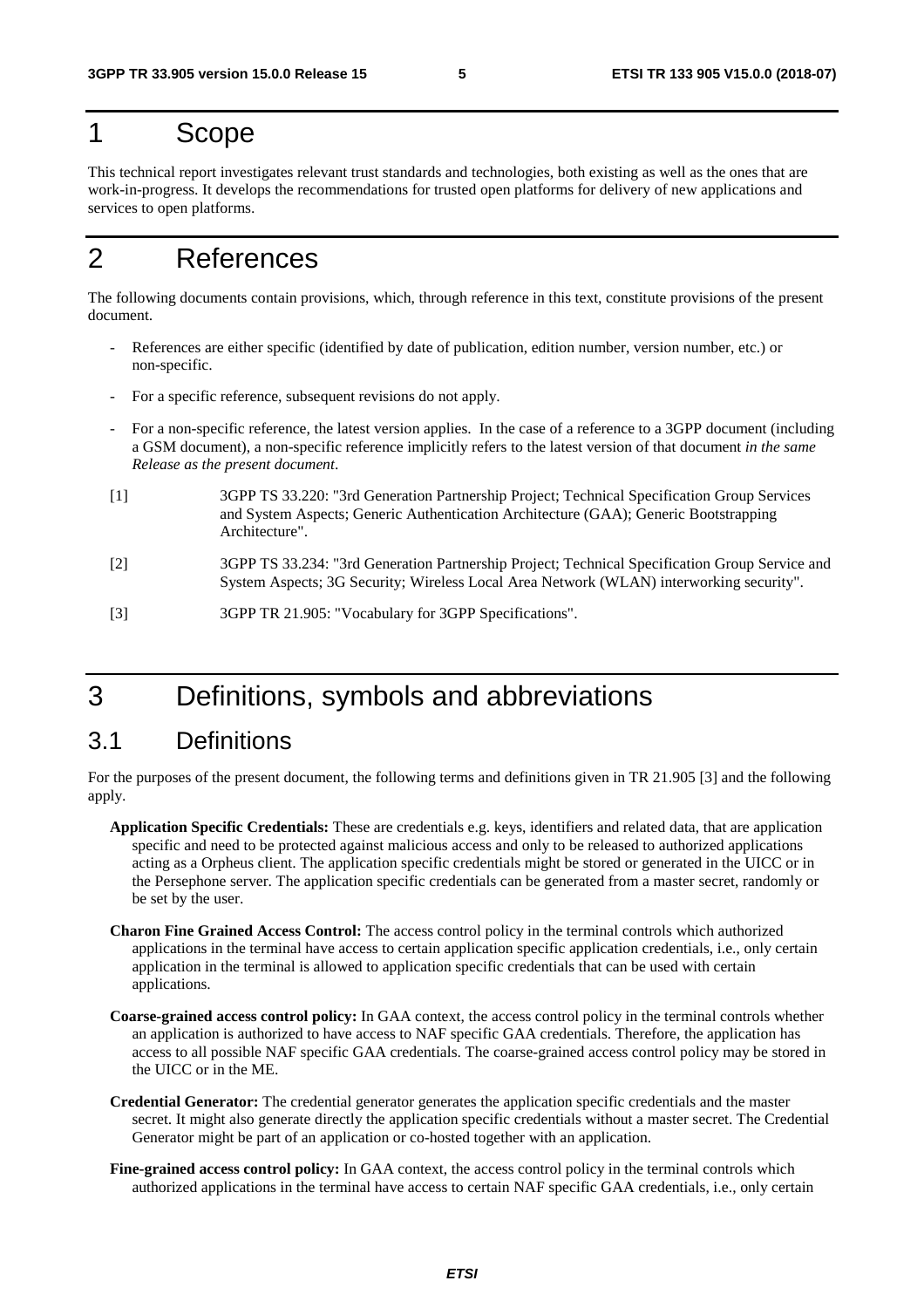application in the terminal is allowed to GAA credentials that can be used with certain NAFs. The fine-grained access control policy may be stored in the UICC or in the ME.

- **GAA Client:** A software component in the terminal that communicates with a NAF in the network. The GAA client uses GAA credentials to authenticate and possibly otherwise secure the communication with the NAF in the network. GAA client uses the API provided by the GAA Server to gain access to the GAA credentials.
- **GAA Credentials:** Consists of a bootstrapping transaction identifier (B-TID), one or two NAF specific keys, and a lifetime of those keys. If the terminal is equipped with GBA\_U unaware UICC, then there is only one key (the GBA\_ME NAF specific key) that derived by the GAA Server from the GAA master secret and given to the GAA client for further usage with the NAF. If the terminal is equipped with GBA\_U aware UICC, then there are two keys that are derived from the GAA master secret in the UICC: one key (Ks\_int\_NAF) that stays and is used in the UICC, and one that is given to the ME and is used in the ME (Ks\_ext\_NAF similar to the GBA\_U unaware key).
- **GAA Master Secret:** GAA master secret Ks [1] is established during the bootstrapping session between the terminal (i.e., GAA Server for GBA\_ME and UICC for GBA\_U) and the BSF. The GAA master secret is used as a key to derive further NAF specific keys that can be used between the GAA clients and the NAFs. If the terminal is equipped with GBA\_U unaware UICC, then the GAA Master secret is stored in the GAA server and GBA\_ME is used. If the terminal is equipped with GBA\_U aware UICC and GBA\_U is used, then the GAA Master Secret is stored in the UICC.

GAA Master Secret stored in the GAA server corresponds to GAA Master Secret established with a terminal equipped with GBA\_U unaware UICC (GBA\_ME procedure used).

- **GAA Server:** The software component in the terminal responsible for communicating with the SIM/USIM/ISIM application in the UICC, and with the BSF during bootstrapping procedure. The GAA server also functions as a public API towards the GAA clients in the terminal.
- **Master Secret:** The Master Secret is a master secret that servers as a basis for later key derivations. The Master Secret is established between the terminal (i.e., Persephone Server) and the network. The master secret is used as a key to derive further application specific credentials that can be used between the Orpheus clients and the application. Not every application derives its credentials from a master secret.
- **Orpheus Client:** A software component in the terminal that communicates with an application in the network. The Orpheus client application specific credentials to perform security functionalities. Orpheus Client uses the API provided by the Persephone Server to gain access to the Application Specific Credentials**.**
- **Persephone Server:** The software component in the terminal responsible for communicating with the SIM/USIM/ISIM application in the UICC, and with external entities for possible key generation processes. The Persephone server also functions as a public API towards the Orpheus Clients in the terminal.
- **Styx Coarse Grained Access Control:** The access control policy in the terminal controls whether an application is authorized to have access to application specific application credentials. Therefore, the application has access to all possible application specific credentials.
- NOTE: The Greek Mythology was used in this Technical Report to minimize conflicts with other existing security specifications.

#### 3.2 Abbreviations

The abbrevitations of TR 21.905 [3] apply, for the Generic Authentication Architecture (GAA) specific abbreviations we refer to [1] and for the I-WLAN specific abbreviations see [2]. In case of conflict, [1] and [2] take precedence.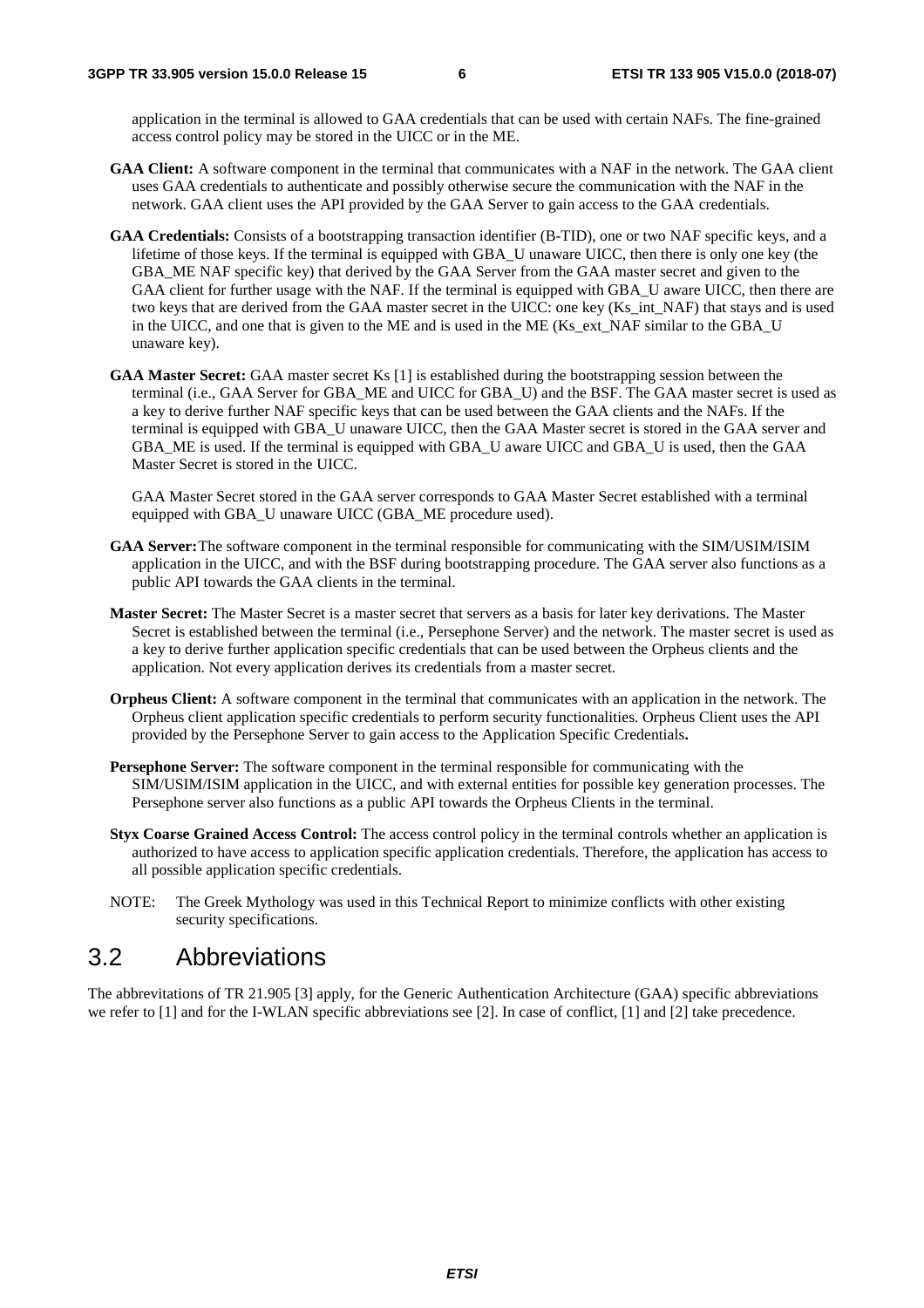-

## 4 Recommendations for trusted open platforms in 3GPP Release 7

### 4.1 Recommendations from the Generic Bootstrapping **Architecture**

#### 4.1.1 Study of GBA in open trusted platforms

Figure 4-1 depicts the GAA related functionalities in the terminal. In relation to the GAA architecture, the GAA server communicates with the BSF server over Ub reference point, and with the UICC through the relevant device drivers, for example. The GAA client communicates over the network with a NAF server and the GAA server to obtain the NAF specific GAA credentials. When a NAF server requests a GAA client to authenticate itself with GAA credentials, the client communicates with the GAA server for GAA credentials specific to that NAF.



**Figure 4-1 GAA related modules in terminal** 

The inherent feature of open platforms is that new applications can be installed to the terminal. In relation to GAA, this poses a security threat when a malicious application is installed in a type of terminal that does not protect GAA related functionalities. The GAA related security threats are as follows:

- A malicious application can access the UICC directly and therefore can function as a GAA server, which can then communicate with both the UICC and the BSF, and hence, establish the GAA master secret.
- The malicious application can access the GAA server private data, and gain access to the GAA master secret stored in the GBA\_ME case, in the GAA server.
- The malicious application can access the GAA server API, and obtain NAF specific GAA credentials by requesting them from the GAA server.**<sup>1</sup>**

In all these cases, the malicious application can send either the GAA master secret that is stored in the GBA\_ME case in the GAA server, or one or more NAF specific GAA credentials to the network. In this case, two attacks can be imagined: an attacker can masquerade as a NAF towards the terminal, or an attacker can masquerade as a UE towards a NAF. In both cases the attack can result a loss of private data, or unauthorized usage of the service. Also, the malicious application can itself masquerade as a UE towards a NAF, and gain access to the service provided by the NAF.

The first two threats can be mitigated by restricting access to the UICC, and the GAA server private data (see recommendations 1 and 2).

The third threat can be mitigated by restring the access to the GAA server API to authorized applications (see recommendation 3). The decision whether an application is authorized is done by the terminal manufacturer, the

**<sup>1</sup>** We don't explicitly consider the threat that a malicious application may steal NAF specific GAA credentials from another application, which has obtained them legitimately. We assume that the platform supports per-application protection of memory and storage.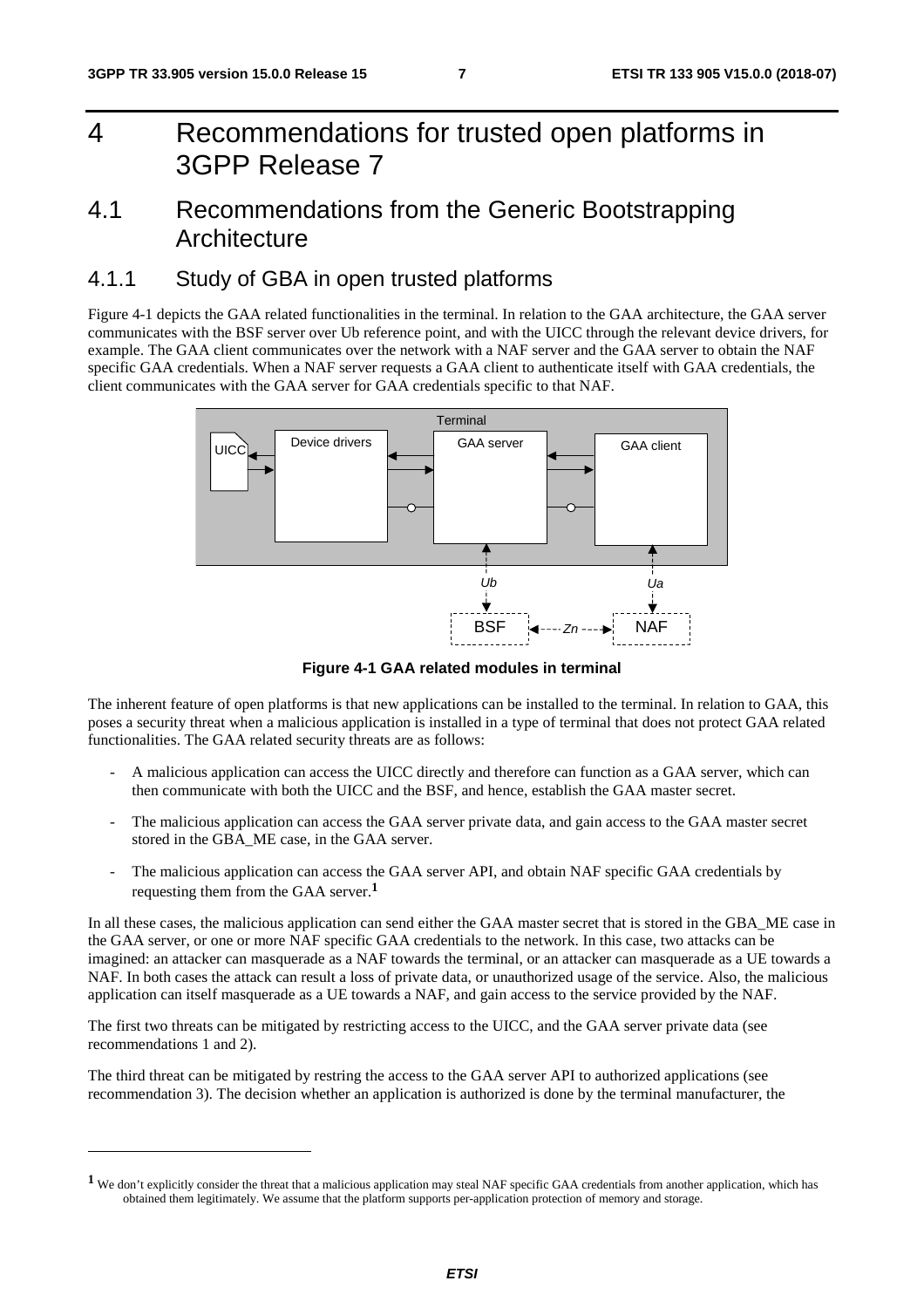operator, or the user (see recommendations 4 and 5). This can be called the **coarse-grained** access control method, where an authorized application has access to all possible NAF specific GAA credentials.

The coarse-grained access control method is enough for applications that have been authorized by the terminal manufacturer, or the operator.

However, if the user grants the authorization to the application, there may be a need for a **fine-grained** access control method. Users are not considered to be careful security wise, e.g., a user may grant the authorization to an application simply because an application just requests it. Therefore it may be required that the certain NAF specific GAA credentials are limited only to certain applications and user installed applications, even with GAA access authorization, would not have access to them. For example such credentials might give access to operator's NAF servers. Recommendation 6 addresses this issue.

To be useful, the fine-grained access control needs to be configured. First, the manufacturer or the operator may preconfigure the terminal (recommendation 7). Second, the operator may wish to update the configuration (recommendation 8). Finally, the user may add new policies to the configuration (recommendation 9). Note that a policy set by a user will not override a policy set by an operator or a manufacturer. However, the step two implies that an operator can override or modify a policy set by the manufacturer.

These are the recommendations identified to achieve the GAA security in the open platform terminals:

| ID | <b>Recommandations</b>                                                                                                                                                                                                                                                   | <b>Commentas</b>                                                                                                                                                                                                                                                                                                                                                                                                                                                                                                                  |
|----|--------------------------------------------------------------------------------------------------------------------------------------------------------------------------------------------------------------------------------------------------------------------------|-----------------------------------------------------------------------------------------------------------------------------------------------------------------------------------------------------------------------------------------------------------------------------------------------------------------------------------------------------------------------------------------------------------------------------------------------------------------------------------------------------------------------------------|
| 1  | It is possible for the platform to control access to<br>the UICC.                                                                                                                                                                                                        | Only authorized applications should have access to<br>the UICC. Otherwise malicious application can<br>perform the GAA server functionalities, establish<br>the GAA master secret with the BSF server, send<br>out the master secret (in case that the terminal is<br>equipped with GBA_U unaware UICC), and thus<br>generate all the GBA_ME NAF specific keys offline<br>(outside the terminal), send out the received NAF<br>specific key (Ks_ext_NAF) in case that the terminal<br>is equipped with GBA_U aware UICC (online). |
| 2  | It is possible for the platform to restrict the access<br>to GAA master secret of the GAA server.                                                                                                                                                                        | If the GAA master secret in the GAA server in the<br>case of GBA_ME is not protected, a malicious<br>application can get access to it, send it out from the<br>terminal, and the attacker can generate the<br>GBA_ME NAF specific keys offline (outside the<br>terminal).                                                                                                                                                                                                                                                         |
| 3  | It is possible for the platform to control general<br>access in coarse-grained model to the GAA server<br>so that an unauthorized application are not be able<br>to get any NAF specific GAA credentials from the<br>GAA server.                                         | If a malicious application can gain access to the<br>GAA server, it can generate all the NAF specific<br>keys online (in the terminal) in case of GBA_ME<br>and in the case of GBA_U it gains access to<br>Ks_ext_NAF.                                                                                                                                                                                                                                                                                                            |
| 4  | It is possible that an application is granted access<br>to the GAA server by the manufacturer, or the<br>operator.                                                                                                                                                       | The manufacturer or the operator must make sure<br>that the application that is granted access to the<br>GAA server is not malicious or have security flaws.                                                                                                                                                                                                                                                                                                                                                                      |
| 5  | It is possible that an application is granted access<br>to the GAA server by the user provided that such<br>access is not prevented by manufacturer or<br>operator policy. (See the next recommendation)                                                                 | User may grant access to a malicious application<br>simply because the application requests to have<br>access.                                                                                                                                                                                                                                                                                                                                                                                                                    |
| 6  | In addition to recommendations 3, 4, and 5, it is<br>possible to control the access to certain NAF<br>specific GAA credentials in more fine-grained<br>level, where access to certain NAF specific GAA<br>credentials can be restricted to certain applications<br>only. | This recommendation can protect against malicious<br>applications that try to get access to certain NAF<br>specific GAA credentials.                                                                                                                                                                                                                                                                                                                                                                                              |
| 7  | In addition to recommendation 6, the manufacturer<br>can pre-configure the fine-grained access control<br>policy on the terminal or the operator can pre-                                                                                                                |                                                                                                                                                                                                                                                                                                                                                                                                                                                                                                                                   |

#### **Table 4-1: Recommendations**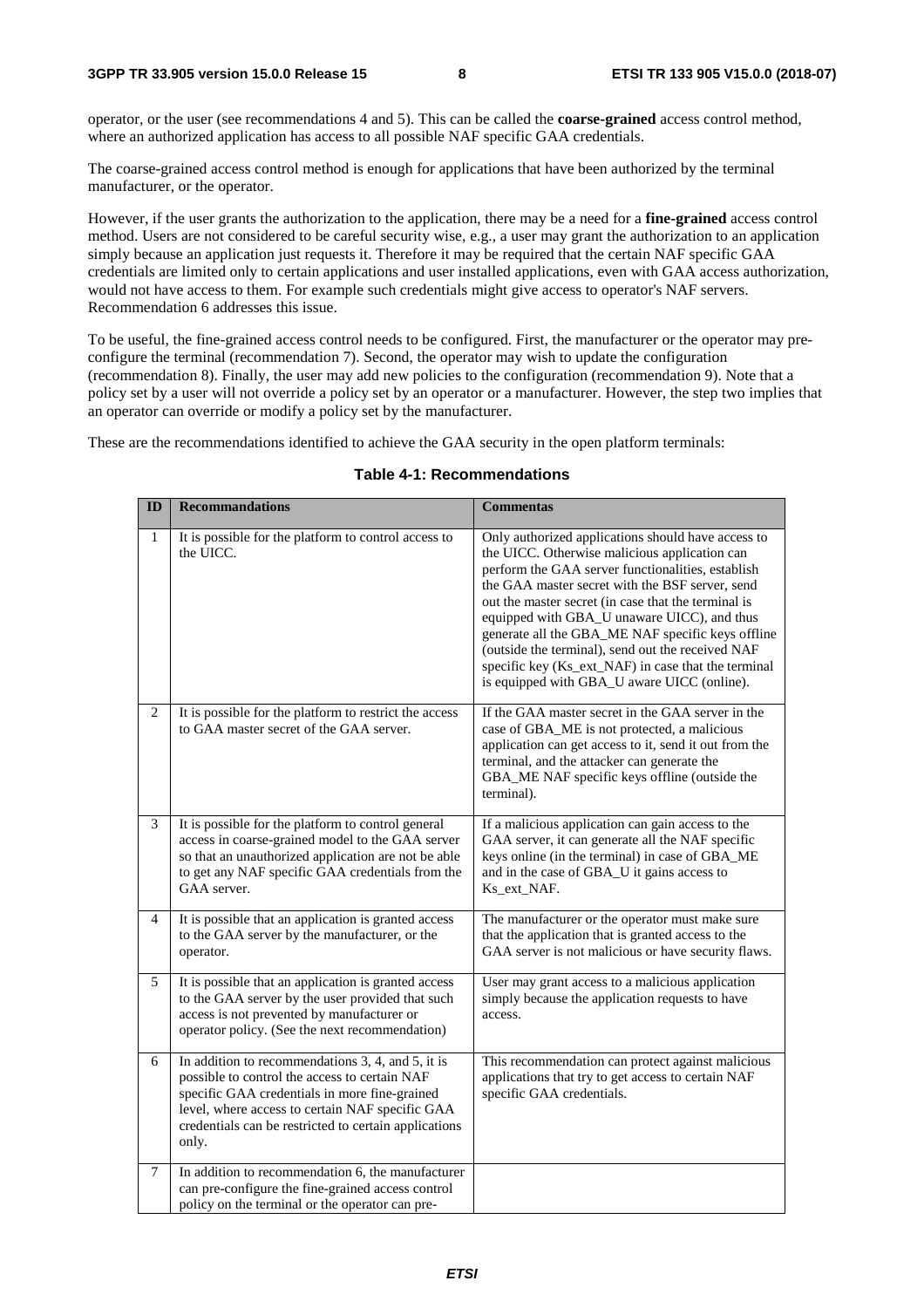|   | configure the fine-grained access control policy on<br>the terminal or UICC.                                                         |                                                                                                                                      |
|---|--------------------------------------------------------------------------------------------------------------------------------------|--------------------------------------------------------------------------------------------------------------------------------------|
| 8 | In addition to recommendation 6, the operator can<br>update all fine-grained access control policies on<br>the terminal or the UICC. |                                                                                                                                      |
|   | In addition to recommendation 6, the user can add<br>new fine-grained access control policies to the<br>terminal or the UICC.        | The user may only add and modify user's own<br>policies. The user cannot change policies set by the<br>manufacturer or the operator. |

The recommendations in Table 4-1 can be divided in to three groups the following way:

- **Group 1**: To provide the basic GAA related security in the terminal, recommendations 1 to 4 must be enforced. The basic GAA security includes controlling access to UICC and to GAA master secret, controlling access to the GAA server, and only the manufacturer or the operator can grant access to the GAA functionality for the application.
- **Group 2:** If access to GAA functionality for applications can be granted by the user then the recommendation 5 must be enforced.
- **Group 3:** If more fine-grained access to the GAA functionality is wanted as described above, then recommendations 6 to 8 must be enforced. Recommendation 9 must be enforced if the user can grant access to GAA functionality for an application

If there are applicable access control policies stored in the UICC and the terminal, then access control policies stored on the UICC should take precedence over access control policies stored in the terminal. If the user is not allowed to grant access to GAA functionality for an application, it is enough to enforce the recommendation group 1. In this case, only the manufacturer or the operator can have granted access to GAA functionality for an application, and therefore it should be assumed that the application is trusted.

If the user is allowed to grant access to GAA functionality for an application, then naturally both recommendation groups 1 and 2 need to be enforced. In this case, the user is allowed to grant access to GAA functionality and user may do this for any application that requests this access. It should be assumed that a malicious application might thus gain access to GAA functionality in the terminal.

If the user is allowed to grant access to GAA functionality for an application, then for added protection, the recommendation group 3 should be enforced as well. This would enable GAA functionality to protect certain NAF specific GAA credentials that have more value -- such as NAFs that belong to the operator.

Another alternative is that the GAA server will show a dialog window to the user whenever an application (that does not have access to GAA functionality granted by the manufacturer or the operator) attempts to gain access to GAA functionality. The dialog would show the application name, the NAF name (i.e., the FQDN of the NAF server), and ask whether this application is allowed to gain access to the GAA credentials for this particular NAF. The user would have the choice of either granting or denying access. The dialog could also offer to remember the decision made by the user, and the GAA server would remember this decision for the next time the same application requests the same NAF specific GAA credentials.

User interaction on security is a common source of misunderstandings, hence user interaction should be minimized to obtain a good usage experience and minimize security risks. The access to the GAA functionality and sensitive GAA material should only be granted by operators or manufacturers. Third parties could have contractual relationships with operators or manufactures and therefore could obtain access to the GAA functionality using this relationship using digital signatures.

The trust an NAF or the terminal application can put into the NAF-specific credentials depends on the underlying security baseline used for the generation and storage of Ks (ext/int) NAF. In an open trusted platform, and also in a closed platform, the application in the terminal might not be aware what kind of security baseline has been used and therefore is not able to enforce an security level information in the client application in the terminal. In principle, the NAF can receive this information from the BSF and stop service delivery when the security level is not sufficient. But to be able to do this, first the UE contacts the NAF, the NAF contact the BSF, the BSF contacts the HSS and then returns the information to the NAF. This may result in the fact that the user pays for the contact to the NAF, without being able to obtain the service and generates network load, without any kind of revenue generation. The UE may have information on the required security level e.g. received in form of a flag or preconfigured.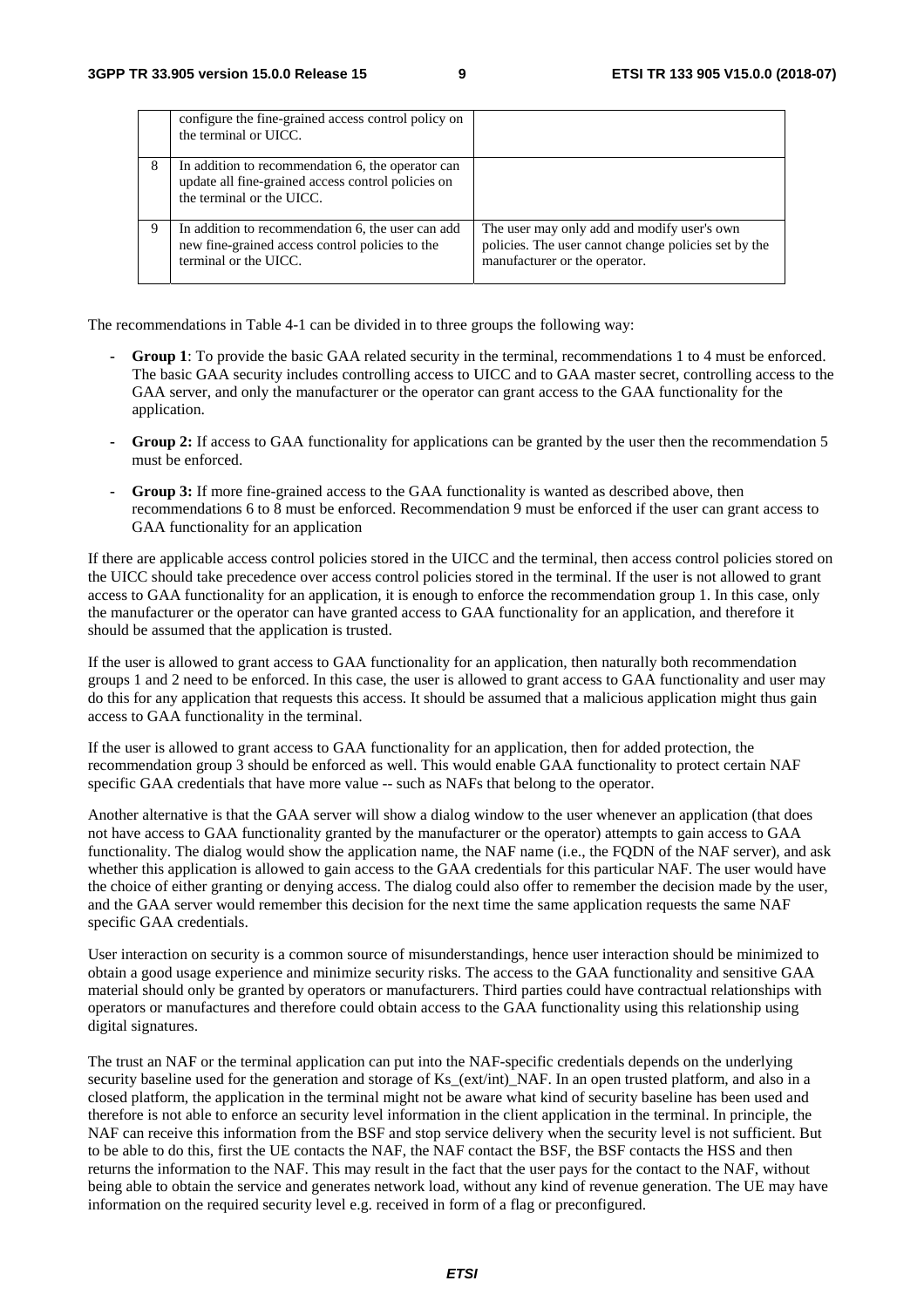The GAA server in the UE has knowledge about the security baseline used for the generation and storage of Ks\_(int/ext)\_NAF, but if the GAA client application has information on the security requirements from the network, it can not enforce it without obtaining information from the GAA server on the actually used security method. The application in the terminal requests the GBA specific credentials from the GBA server. The response contains the credentials and the underlying security method used e.g.

- USIM with GBA\_U aware UICC
- USIM without GBA\_U aware UICC
- ISIM with GBA\_U aware UICC
- ISIM without GBA\_U aware UICC
- Legacy GBA

The application in the terminal can then process this information further, depending on the used Ua protocol, e.g. comparing the received information that may be received in form of a flag over the Ua reference point with configured security level information.

#### 4.1.2 Recommendation

This technical report recommends that only recommendation group 1 in the previous clause is required. As user interaction on security is not desired and may cause breaches in GAA terminal security group 2 should be not be required. Recommendation group 3 is not needed as group 2 was excluded.

### 4.2 Recommendations from I-WLAN

The threats and recommendations described in 4.1 are also valid for I-WLAN. In I-WLAN there is a UE functionality split case, this case is also called split terminal. In this case the UICC/SIM card may reside in a 3GPP ME (acting as a (U)SIM "server") and be accessed by a WLAN-UE (acting as the (U)SIM "client") through local link (e.g. Bluetooth, Infrared or USB), and has the following additional requirements from [2]:

- Whenever someone tries to remotely access a (U)SIM some sort of alert shall be sent, e.g. a message shall be displayed informing the user of the attempted access and guiding him to choose "Allow", or "Disallow". The user can then decide whether the access is authorized or not and can opt for allow or disallow the access.
- The UICC holding device shall be responsible for scheduling all (possibly concurrent) accesses to the UICC by itself, and by one additional device connected via the local interface.
- Applications/Data information could be retrieved from (U)SIM, provided that the UICC (or SIM card) is inserted in a 3GPP ME. When the (U)SIM is re-used over local interfaces, further access control on the Applications/Data information shall be applied by the 3GPP ME holding the (U)SIM.

The new applications can be installed to the terminals (3GPP ME or WLAN-UE). This poses a security threat when a malicious application is installed in a type of terminal that does not protect I-WLAN related functionalities correctly. The related security threats are as follows:

- A malicious application can trigger the UICC and get the (Kc, IK, CK, MSK) from the UICC.
- The malicious application can access the copy of the keys (Kc, IK, CK, MSK) stored in ME.

In all these cases, the malicious application can send either the (Kc, IK, CK, MSK) secret, or one or more specific credentials to the network. In this case, two attacks can be imagined: an attacker can masquerade as a network element towards the terminal, or an attacker can masquerade as a UE towards the network. In both cases the attack can result a loss of private data, or unauthorized usage of the service.

These threats can be mitigated by restricting access to the UICC, and the 3GPP ME private data (see recommendations 1 and 2).

These are the recommendations identified to achieve the I-WLAN security in the open platform terminals: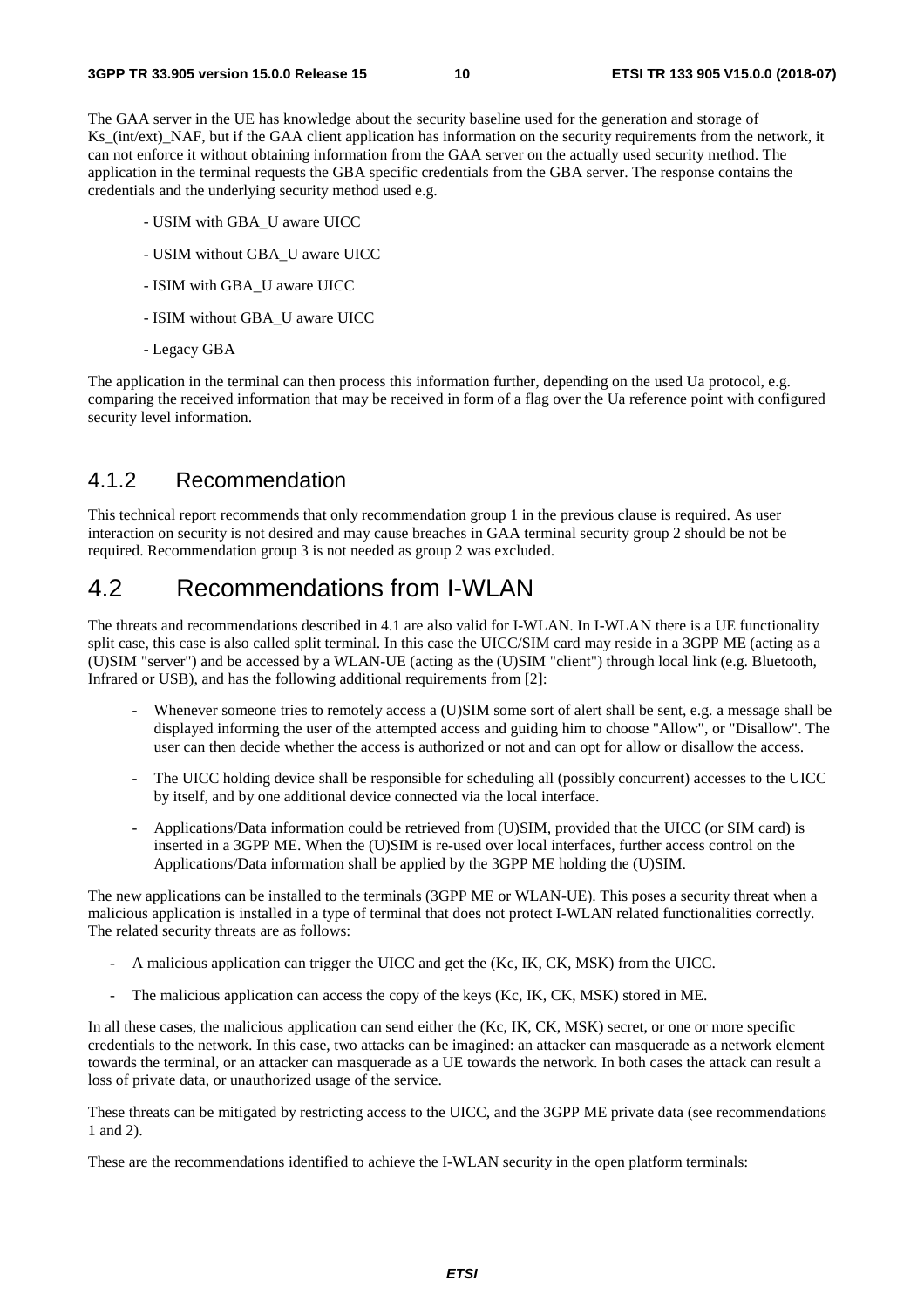| ID             | <b>Recommendations</b>                                                                                                                                                          | <b>Comments</b>                                                                                                                                                                                            |
|----------------|---------------------------------------------------------------------------------------------------------------------------------------------------------------------------------|------------------------------------------------------------------------------------------------------------------------------------------------------------------------------------------------------------|
| $\mathbf{1}$   | It is possible for the platform to control access to<br>the UICC.                                                                                                               | Only authorized applications should have access to<br>the UICC.                                                                                                                                            |
| 2              | It is possible for the platform to restrict the access<br>to the keys stored in the 3GPP ME.                                                                                    | If the keys in the 3GPP ME is not protected, a<br>malicious application can get access to it and send it<br>out from the terminal.                                                                         |
| 3              | It is possible that an application is granted access<br>to the keys in 3GPP ME by the manufacturer, or<br>the operator.                                                         | The manufacturer or the operator must make sure<br>that the application that is granted access to the keys<br>in the 3GPP ME is not malicious or have security<br>flaws.                                   |
| $\overline{4}$ | It is possible that an application is granted access<br>to the keys in 3GPP ME by the user provided that<br>such access is not prevented by manufacturer or<br>operator policy. | User may grant access to a malicious application<br>simply because the application requests to have<br>access. The access to the keys stored in 3GPP ME<br>can be restricted to certain applications only. |
| 5              | The manufacturer can pre-configure the access<br>control policy on the terminal or the operator can<br>pre-configure the access control policy on the<br>terminal or UICC.      |                                                                                                                                                                                                            |
| 6              | The operator can update all access control policies<br>on the terminal or the UICC.                                                                                             |                                                                                                                                                                                                            |
| 7              | The user can add new access control policies to the<br>terminal or the UICC.                                                                                                    | The user may only add and modify user's own<br>policies. The user cannot change policies set by the<br>manufacturer or the operator.                                                                       |

**Table 4-2: Recommendations** 

The recommendations in Table 4-2 can be divided in to three groups the following way:

- **Group 1**: To provide the basic security in the terminal, recommendations 1 to 4 must be enforced. The basic security includes controlling access to UICC and the (Kc, IK, CK, MSK) used in I-WLAN, controlling access to the derived secrets, and only the manufacturer or the operator can grant access to the secrets for the application.
- **Group 2:** If access to keys for applications can be granted by the user then the recommendation 4 must be enforced.
- **Group 3:** If more fine grained access control is wanted as described above, then recommendations 5 and 6 must be enforced. Recommendation 7 must be enforced if the user can grant access to keys for an application.

If the user is not allowed to grant access to keys for an application, it is enough to enforce the recommendation group 1. In this case, only the manufacturer or the operator can have granted access to keys for an application, and therefore it should be assumed that the application is trusted.

If the user is allowed to grant access to keys for an application, then naturally both recommendation groups 1 and 2 need to be enforced. In this case, the user is allowed to grant access to keys and user may do this for any application that requests this access. It should be assumed that a malicious application might thus gain access to keys in the terminal.

If the user is allowed to grant access to keys for an application, then for added protection, the recommendation group 3 may be enforced as well.

User interaction on security is a common source of misunderstandings, hence user interaction should be minimized to obtain a good usage experience and minimize security risks. The access to the UICC/ SIM and keys stored in the 3GPP ME should only be granted by operators or manufacturers. The user interaction on security is required is specified in TS 33.234 [2].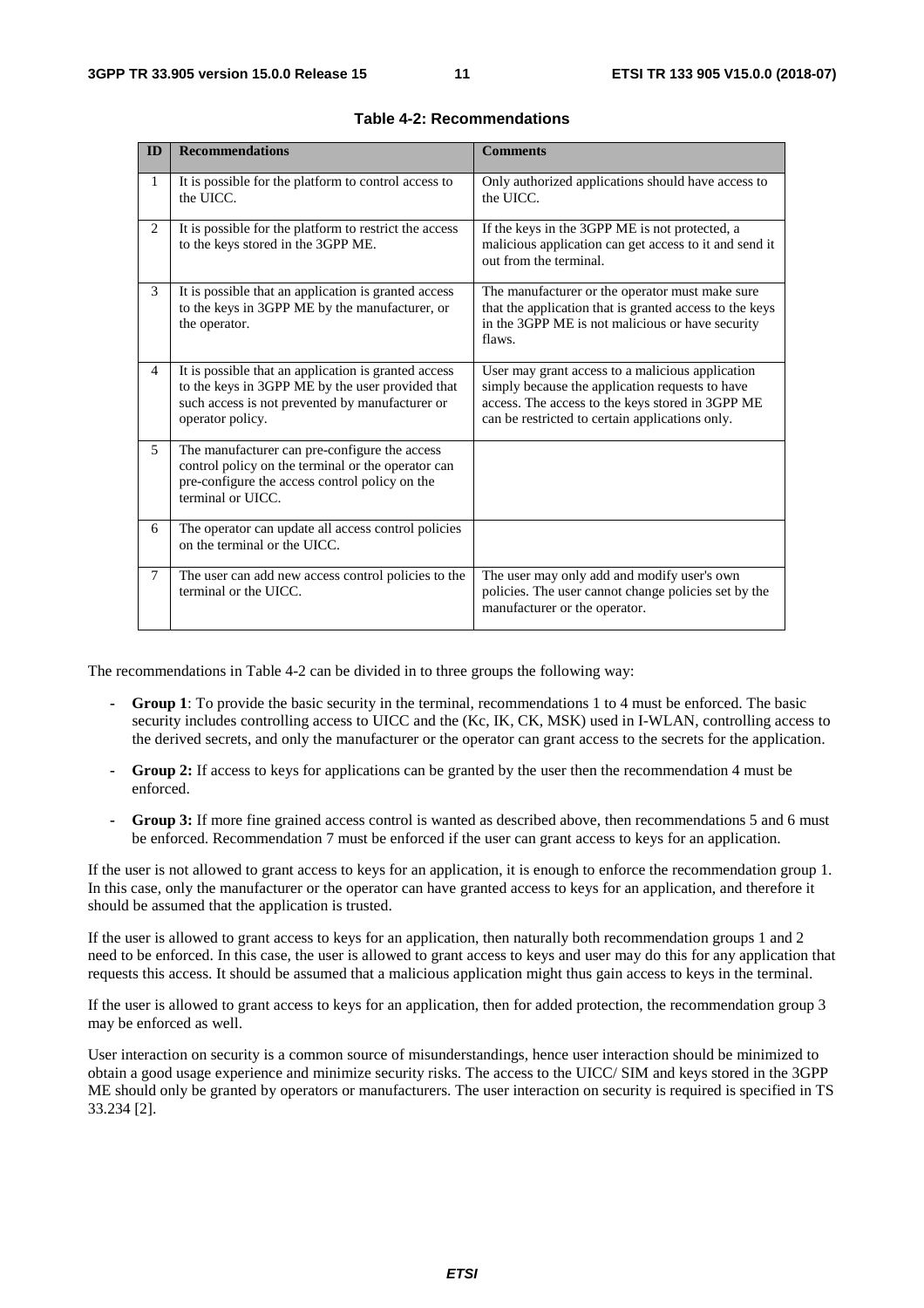### 4.3 Generalized recommendations

#### 4.3.1 Study of credential security in open trusted platforms

The inherent feature of open platforms is that new applications can be installed to the terminal. In relation to shared secret credential management, this poses a security threat when a malicious application is installed in a type of terminal that does not protect the shared secret properly. The security threats are as follows:

- A malicious application can access the UICC directly and therefore can then communicate with both the UICC and a credential generator and hence establish master secrets and application specific credentials.
- The malicious application can access the Persephone server private data, and gain access to the master secret.
- The malicious application can access the Persephone server API, and obtain the application specific credentials by requesting them from the Persephone server.

In all these cases, the malicious application can send either the master secret, or one or more application specific credentials to the network.

NOTE1: If there are only application specific credentials e.g. password storage or just one application using a master secret, then the second threat can be neglected.

The first two threats can be mitigated by restricting access to the UICC, and the Persephone Server private data (see recommendations 1 and 2).

The third threat can be mitigated by restring the access to the Persephone Server API to authorized applications (see recommendation 3). The decision whether an application is authorized is done by the terminal manufacturer, the operator, or the user (see recommendations 4 and 5). This can be called the **Styx Coarse Grained Access Control** access control method, where an authorized application has access to all possible application specific credentials.

The **Styx Coarse Grained Access Control** access control method is a basic access control that is enough for applications that have been authorized by the terminal manufacturer, or the operator.

However, if the user grants the authorization to the application, there may be a need for a more granulated access control method. i.e. **Charon Fine Grained Access Control.** It may be required that the certain application specific credentials are limited only to certain applications and user installed applications, even with credential access authorization, would not have access to them. For example such credentials might give access to operator's application servers. Recommendation 6 addresses this issue.

To be useful, the Charon fine grained access control needs to be configured. First, the manufacturer or the operator may pre-configure the terminal (recommendation 7). Second, the operator may wish to update the configuration (recommendation 8). Finally, the user may add new policies to the configuration (recommendation 9). Note that a policy set by a user will not override a policy set by an operator or a manufacturer. However, the step two implies that an operator can override or modify a policy set by the manufacturer.

These are the recommendations identified to achieve the credential security in the open platform terminals:

|                | <b>Recommandations</b>                                                                               | <b>Commentas</b>                                                                                                                                                                                                                                                                                                                                                                           |
|----------------|------------------------------------------------------------------------------------------------------|--------------------------------------------------------------------------------------------------------------------------------------------------------------------------------------------------------------------------------------------------------------------------------------------------------------------------------------------------------------------------------------------|
| 1              | It is possible for the platform to control access to<br>the UICC.                                    | Only authorized applications should have access to<br>the UICC. Otherwise malicious application can<br>establish a master secret, depending on storage and<br>access mechanisms having access to application<br>specific credentials or, in case of master secret<br>stored outside the UICC, being able to generate<br>application specific credential offline (outside the<br>terminal). |
| $\mathfrak{D}$ | It is possible for the platform to restrict the access<br>to master secret of the Persephone server. | If the master secret of the Persephone server is not<br>protected, a malicious application can get access to<br>it, send it out from the terminal, and the attacker can<br>generate all the application specific keys offline                                                                                                                                                              |

#### **Table 4-5: Recommendations**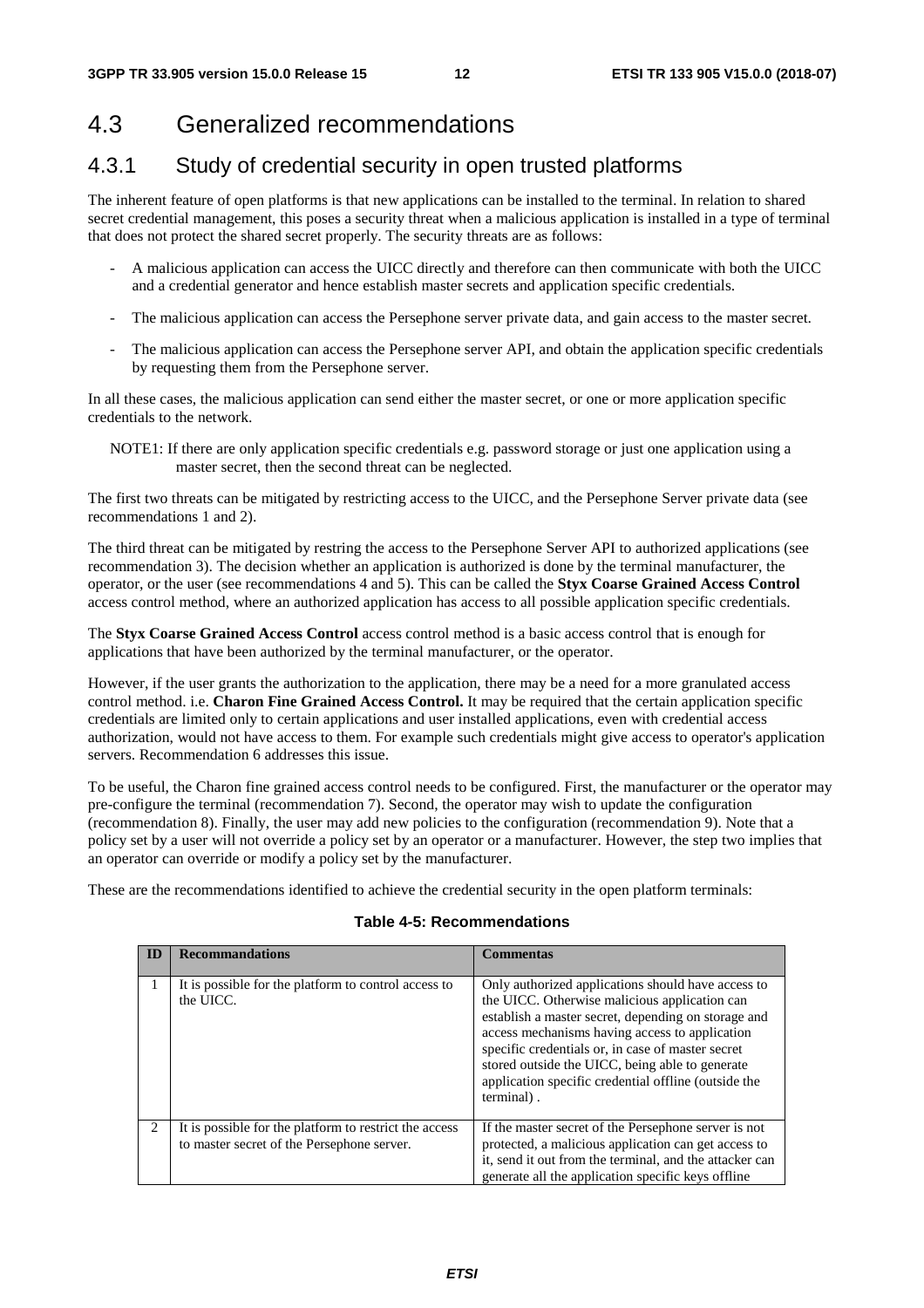|        |                                                                                                                                                                                                                                                                                  | (outside the terminal). The attack does not apply in<br>case of master secret stored in the UICC.                                                                                                                                                                                                                                       |
|--------|----------------------------------------------------------------------------------------------------------------------------------------------------------------------------------------------------------------------------------------------------------------------------------|-----------------------------------------------------------------------------------------------------------------------------------------------------------------------------------------------------------------------------------------------------------------------------------------------------------------------------------------|
| 3      | It is possible for the platform to control general<br>access in coarse-grained model to the Persephone<br>server so that an unauthorized application is not be<br>able to get any application specific credentials<br>from the Persephone server.                                | If a malicious application can gain access to the<br>Persephone server and the master secret is stored<br>there, then it can generate all the application specific<br>keys online (in the terminal). In case of master<br>secret stored on the UICC the attacker cannot<br>generate application keys derived from the master<br>secret. |
| 4      | It is possible that an application is granted access<br>to the Persephone server by the manufacturer, or<br>the operator.                                                                                                                                                        | The manufacturer or the operator must make sure<br>that the application that is granted access to the<br>Persephone server is not malicious or have security<br>flaws.                                                                                                                                                                  |
| 5      | It is possible that an application is granted access<br>to the Persephone server by the user provided that<br>such access is not prevented by manufacturer or<br>operator policy. (See the next recommendation)                                                                  | User may grant access to a malicious application<br>simply because the application requests to have<br>access.                                                                                                                                                                                                                          |
| 6      | In addition to recommendations 3, 4, and 5, it is<br>possible to control the access to certain application<br>specific credentials in more fine-grained level,<br>where access to certain application specific<br>credentials can be restricted to certain applications<br>only. | This recommendation can protect against malicious<br>applications that try to get access to certain<br>application specific credentials.                                                                                                                                                                                                |
| $\tau$ | In addition to recommendation 6, the manufacturer<br>can pre-configure the fine-grained access control<br>policy on the terminal or the operator can pre-<br>configure the fine-grained access control policies<br>on the UICC.                                                  |                                                                                                                                                                                                                                                                                                                                         |
| 8      | In addition to recommendation 6, the operator can<br>update all fine-grained access control policies on<br>the terminal or UICC.                                                                                                                                                 |                                                                                                                                                                                                                                                                                                                                         |
| 9      | In addition to recommendation 6, the user can add<br>new fine-grained access control policies to the<br>terminal or UICC.                                                                                                                                                        | The user may only add and modify user's own<br>policies. The user cannot change policies set by the<br>manufacturer or the operator.                                                                                                                                                                                                    |

The recommendations in Table 4-5 can be divided in to three groups the following way:

- **Group 1**: To provide the basic application credential related security in the terminal, recommendations 1 to 4 must be enforced. The basic credential security includes controlling access to UICC and to the master secret, controlling access to the Persephone server, and only the manufacturer or the operator can grant access to the credential functionality for the application.
- **Group 2:** If access to credential functionality for applications can be granted by the user then the recommendation 5 must be enforced.
- Group 3: If more fine-grained access to the credential functionality is wanted as described above, then recommendations 6 to 8 must be enforced. Recommendation 9 must be enforced if the user can grant access to credential functionality for an application
- NOTE2: If there is only an application specific secret and no master secret, then the recommendations are not impacted. If there are only a master secret, that is used by several applications, then there can be no finegrained access control. If some applications utilize a master secret for key derivation and other applications have their own non-master secret based credentials, then the same recommendations apply as outlined above.

If there are applicable access control policies stored in the UICC and the terminal, then access control policies stored on the UICC should take precedence over access control policies stored in the terminal. If the user is not allowed to grant access to credential functionality for an application, it is enough to enforce the recommendation group 1. In this case,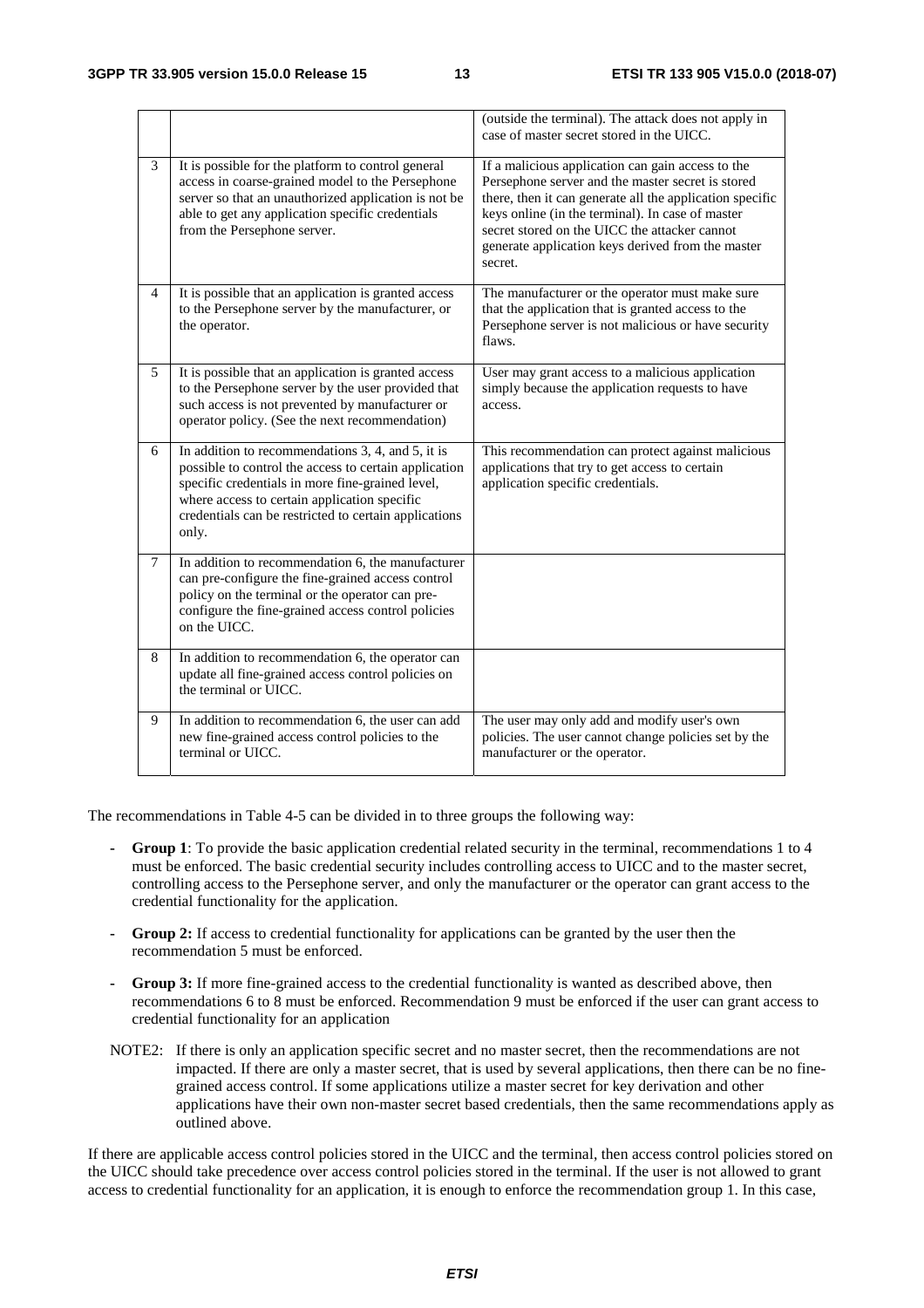only the manufacturer or the operator can have granted access to credential functionality for an application, and therefore it should be assumed that the application is trusted.

If the user is allowed to grant access to credential functionality for an application, then naturally both recommendation groups 1 and 2 need to be enforced. In this case, the user is allowed to grant access to credential functionality and user may do this for any application that requests this access. It should be assumed that a malicious application might thus gain access to credential functionality in the terminal.

If the user is allowed to grant access to credential functionality for an application, then for added protection, the recommendation group 3 should be enforced as well. This would enable credential functionality to protect certain application specific credentials that have more value, such as application servers that belong to the operator.

#### 4.3.2 Recommendation

This technical report recommends that only recommendation group 1 in the previous clause is required. As user interaction on security is not desired and may cause breaches in credential terminal security group 2 should be not be required. Recommendation group 3 is not needed as group 2 was excluded.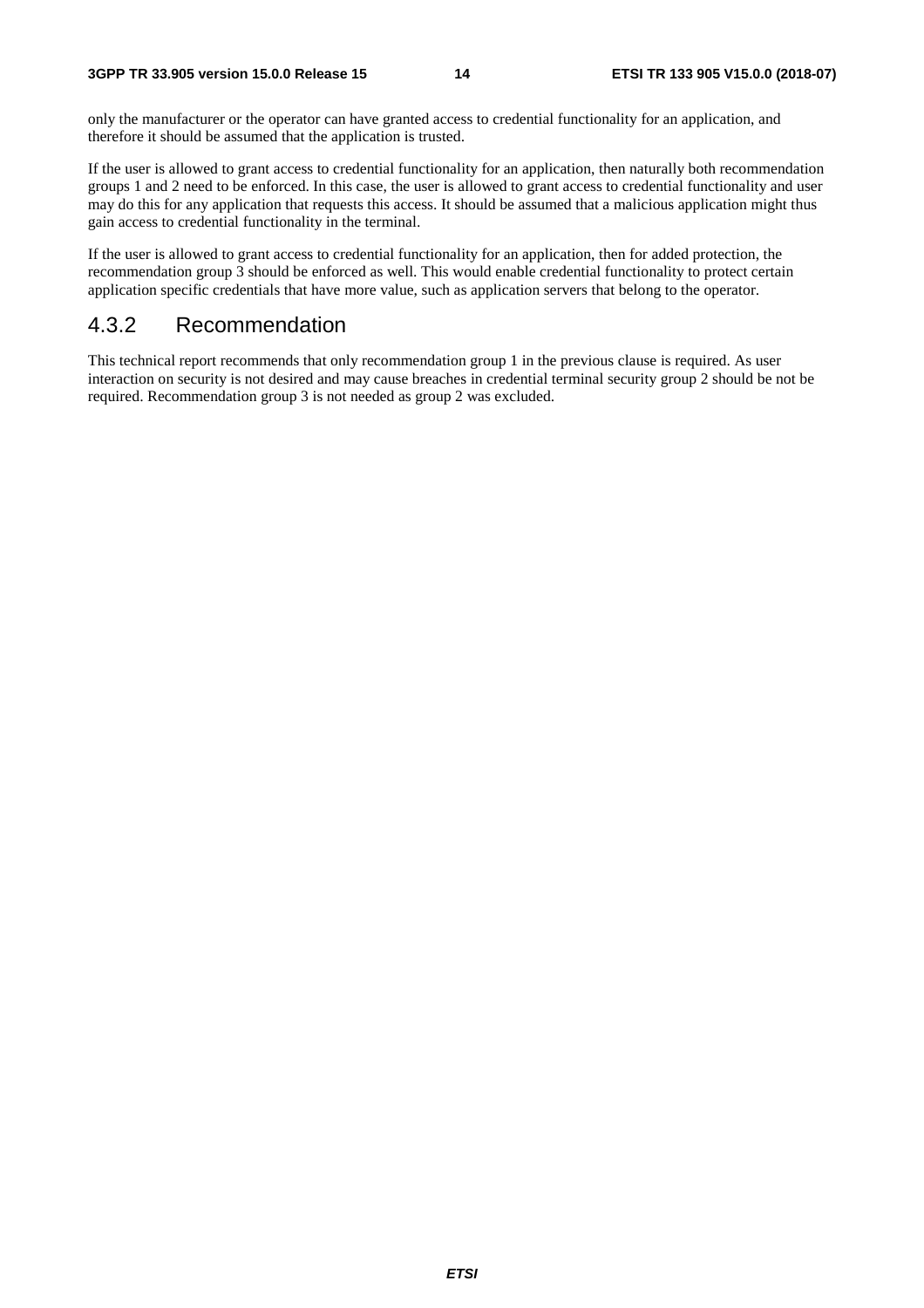## Annex A: Change history

| <b>Change history</b>  |              |                    |  |    |                                                                                                   |            |                   |
|------------------------|--------------|--------------------|--|----|---------------------------------------------------------------------------------------------------|------------|-------------------|
| <b>Date</b>            | TSG#         | <b>TSG Doc. CR</b> |  |    | <b>Rev Subject/Comment</b>                                                                        | Old        | <b>New</b>        |
| 2005-10                |              |                    |  |    | Creation of document                                                                              |            | 0.0.0             |
| 2005-11                |              |                    |  |    | Integration of pseudo-CR S3-050717 of SA3#41 Meeting                                              | 0.0.0      | 0.1.0             |
| 2006-02                |              |                    |  |    | Integration of pseudo-CR S3-060075, S3-060085 and S3-                                             | 0.1.0      | 0.2.0             |
|                        |              |                    |  |    | 060086 of SA3#42 meeting (output number S3-060177)                                                |            |                   |
| 2006-04                |              |                    |  |    | Integration of discussion results of SA3#42 meeting S3-<br>060255                                 | 0.2.0      | 0.3.0             |
| 2006-04                |              |                    |  |    | Integration of S3-060256 at SA3#43                                                                | 0.3.0      | 0.4.0             |
| 2006-06                | SP-32        | SP-<br>060433      |  |    | For information to SA#32                                                                          | 0.4.0      | 1.0.0             |
| 2006-08                |              |                    |  |    | Integration of S3-060548                                                                          | 1.0.0      | 1.1.0             |
| 2006-11                |              |                    |  |    | Integration of pseudo-CRs S3-060642 and S3-060643 from<br>SA3#45 (output number for TR S3-060827) | 1.1.0      | 1.2.0             |
| $\overline{2007} - 02$ |              |                    |  |    | Integration of Pseudo-CR S3-070310                                                                | 1.2.0      | 2.0.0             |
| 2007-03                | <b>SP-35</b> | SP-<br>070165      |  |    | Approved                                                                                          | 2.0.0      | 7.0.0             |
| 2008-12                | <b>SP-42</b> | $-$                |  | -- | Upgrade to Release 8                                                                              | 7.0.0      | 8.0.0             |
| 2009-12                |              |                    |  |    | Update to Rel-9 version (MCC)                                                                     | 8.0.0      | 9.0.0             |
| 2011-03                |              |                    |  |    | Update to Rel-10 version (MCC)                                                                    | 9.0.0      | 10.0.<br>0        |
| 2012-09                |              | ÷,                 |  |    | Update to Rel-11 version (MCC)                                                                    | 10.0.<br>0 | 11.0.<br>0        |
| 2014-09                |              |                    |  |    | Update to Rel-12 version (MCC)                                                                    | 11.0.      | 12.0.             |
|                        |              |                    |  |    |                                                                                                   | 0          | $\bf{0}$          |
| 2016-01                |              |                    |  |    | Update to Rel-13 version (MCC)                                                                    | 12.0.<br>0 | 13.0.<br>$\bf{0}$ |
| 2017-03                |              |                    |  |    | Promotion to Release 14 without technical change                                                  | 13.0.<br>0 | 14.0.<br>$\bf{0}$ |
| 2018-06                |              |                    |  |    | Update to Rel-15 version (MCC)                                                                    | 14.0.<br>0 | 15.0.<br>$\bf{0}$ |